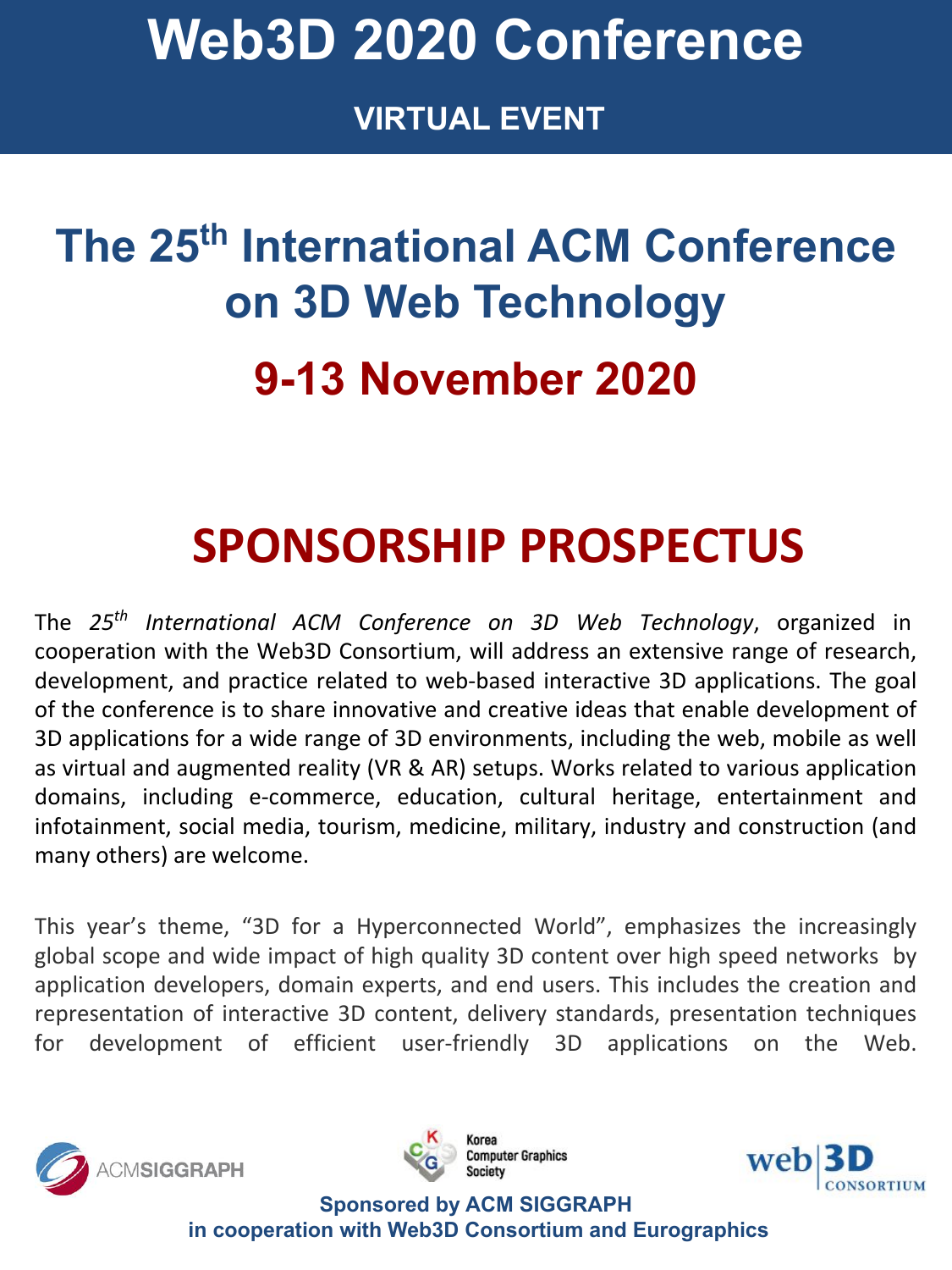**www.2020.web3dconference.org**

### **SPONSORSHIP PROSPECTUS**

#### **What is the Web3D Conference?**

It is a conference on 3D Web Technology addressing an extensive range of research, development, and practice related to web-based 3D graphic. Attendees share and explore methods of using, enhancing and creating new 3D web and multimedia technologies.

The conference also focuses on recent trends in interactive 3D graphics, information integration and usability in the wide range of Web3D applications from mobile devices to high-end immersive environments.

#### **Who Attends?**

Leaders and experts from the 3D graphics industry including:

- Technologists
- 3D graphics experts
- Researchers
- Software developers
- Web developers
- User Interface experts
- Mobile app developers
- Designers
- Artists
- Hardware producers
- and others

Check out our previous conferences at: <http://www.web3d.org/conferences>

#### **When and Where?**

**9-13 November 2020** 

### **VIRTUAL EVENT**

**[www.2020.web3dconference.org](http://2020.web3dconference.org/)**





**Korea Computer Graphics Society** 

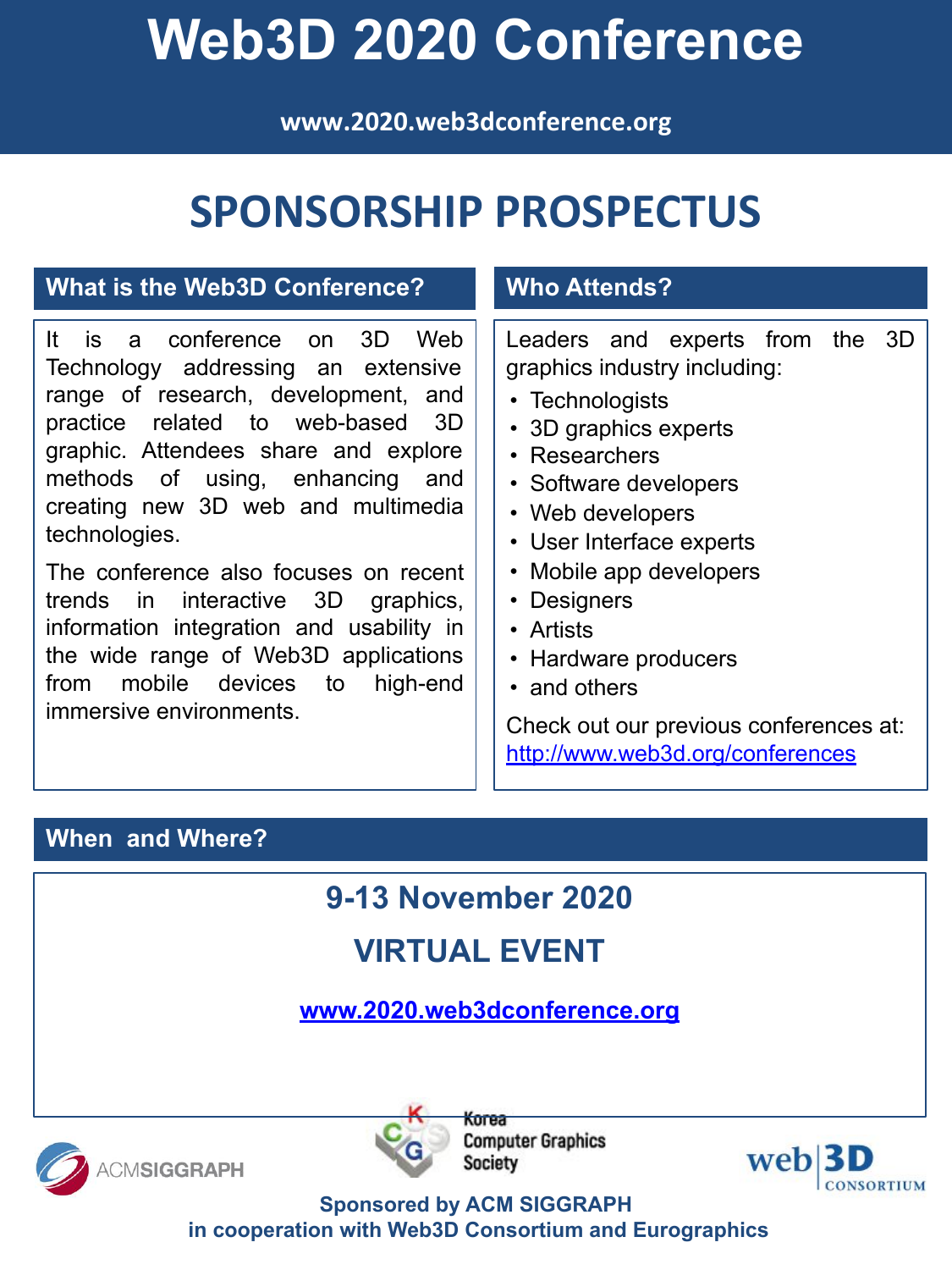**www.2020.web3dconference.org**

### **SPONSORSHIP PROSPECTUS**

### **GOLD SPONSOR – 5,000 US Dollars**

- Officially recognized as "**Gold Sponsor**" during opening and closing ceremonies
- Name & logo **on all pages** of the conference website: [www.2020.web3dconference.org](http://2020.web3dconference.org/)
- Name & logo in the proceedings as well as conference posters, banners, schedules, etc.
- Special sponsor table on the conference floor (advertisement, business cases)
- **● Sponsor logo in the conference virtual platform**
- **● 3 free conference registrations**  Web3D 2020
- Possibility to distribute marketing material in the conference electronic package.
- **Possibility to propose a theme for a "Special session" in the program** inclusion of the session subject to proper number of presentations (3-4 minimum)
- Presentation of name & logo on information screens on the conference virtual platform and during breaks on the main projection screen in the lecture hall
- Press releases, mentions on official channels in social networks (Facebook, Twitter, etc.)

### **SILVER SPONSOR – 3,500 US Dollars**

- Officially recognized as "**Silver Sponsor**" during opening and closing ceremonies
- **● Special sponsor table on the conference floor (advertisement, business cases)**
- Name and logo on conference website [www.2020.web3dconference.org](http://2020.web3dconference.org/)
- **● 2 free conference registrations** Web3D 2020
	- Possibility to distribute marketing material in the conference electronic package.
	- **Possibility to propose a theme for a "Special session" in the program** inclusion of the session subject to proper number of presentations (3-4 minimum)
	- Presentation of name & logo on information screens on the conference virtual platform.
	- Press releases, mentions on official channels in social networks (Facebook, Twitter, etc.)





omputer Graphics

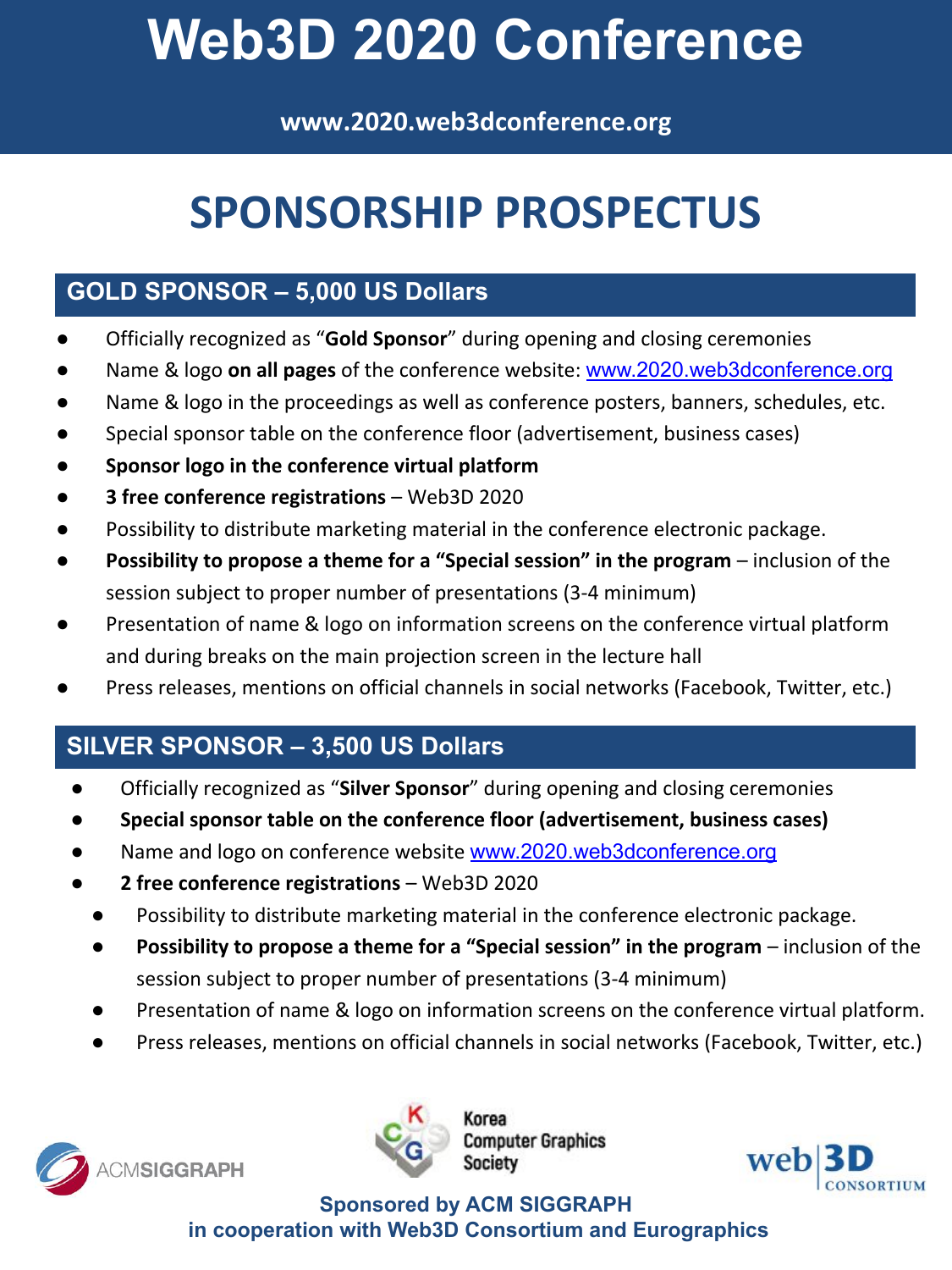**www.2020.web3dconference.org**

### **SPONSORSHIP PROSPECTUS**

### **BRONZE SPONSOR – 2,000 US Dollars**

- Officially recognized as "**Bronze Sponsor**" or "Sponsor" during opening and closing ceremonies
- Name and logo on conference website [www.2020.web3dconference.org](http://2020.web3dconference.org/)
- **● 1 free conference registrations** Web3D 2020
- Possibility to distribute marketing material (leaflets, gadgets, etc.) in the registration bags or at the conference registration desk
- Presentation of name & logo on information screens in the conference venue
- Mentions on official channels in social networks (Facebook, Twitter, etc.)

### **REGULAR SPONSOR – 1,000 US Dollars**

- Officially recognized as "**Sponsor**" during opening and closing ceremonies
- Name & logo on **conference website** [www.2020.web3dconference.org](http://2020.web3dconference.org/)
	- Possibility to distribute marketing material in the conference electronic package.
	- Presentation of name & logo on information screens on the conference virtual.
	- Press releases, mentions on official channels in social networks (Facebook, Twitter, etc.)





mputer Graphics <sub>aphics</sub>

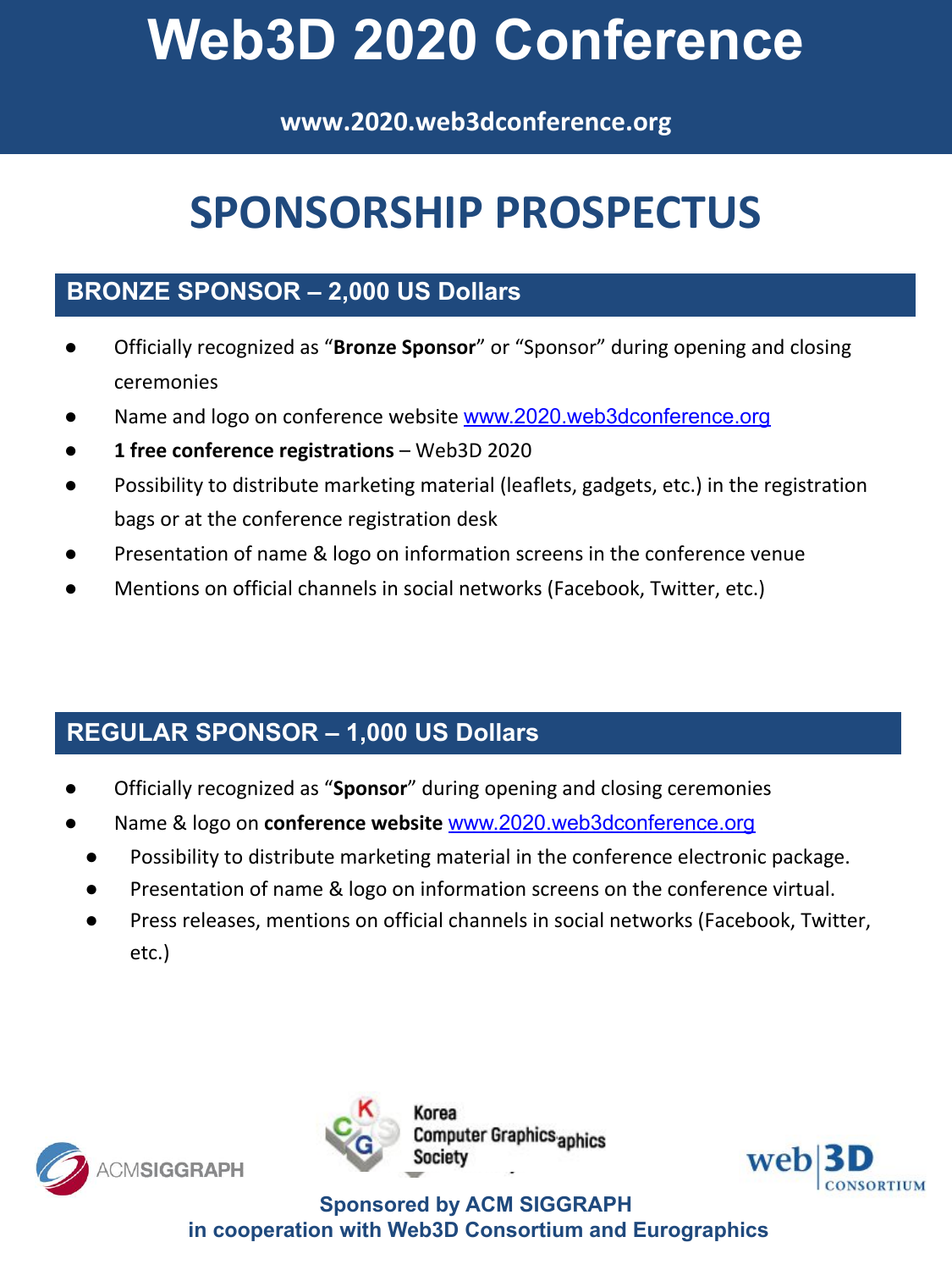### **www.2020.web3dconference.org www.web3d2018.org**

## **SPONSORSHIP PROSPECTUS**

### **August 01st, 2020**

Deadline for Application and Full Payment to be included in the conference proceedings

#### **September 01st, 2020**

Deadline for Application and Full Payment to be included on the conference site and print media

**No refunds for cancellation**